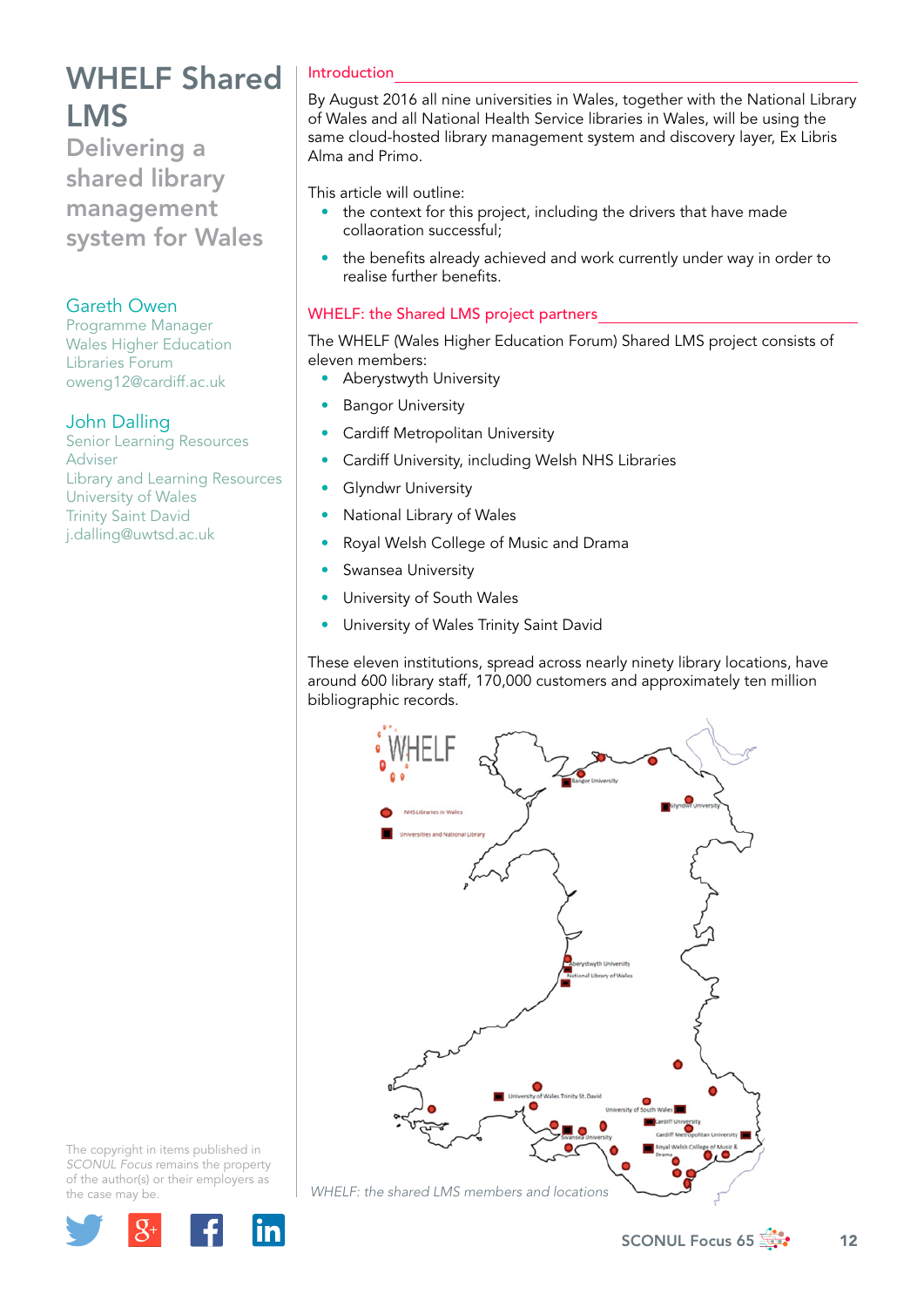Delivering a shared library management system for Wales

### Enabling collaboration

The project to procure and implement a shared LMS across eleven institutions in Wales builds on a solid record of achievement in collaboration and partnership in the library sector in Wales, much of it facilitated by WHELF. This is a network of the chief librarians of all higher education institutions in Wales, and the National Library of Wales. Cardiff University also brings in the libraries of the National Health Service in Wales as it hosts their library management system and discovery layer.

WHELF was established as a forum for networking across university libraries in Wales in 1993 with a mission 'to promote library and information services cooperation, to encourage the exchange of ideas, to provide a forum for mutual support and to help facilitate new initiatives in library and information service provision'.1

Since 1993 WHELF has developed a range of partnership initiatives to make real its mission. These include the Welsh Repository Network, an Information Literacy Framework for Wales and more recently the Wales Higher Education Electronic Library.

The shared LMS project builds on these achievements, and is a high water mark in realising WHELF's mission as well as opening up further opportunities for collaboration.

WHELF's procurement of a shared LMS was enabled by a range of factors and discussions within WHELF, pre-dating the establishment of a formal project to drive forward the work.

A 2008 report on library systems, part-sponsored by Jisc, observed that the convergence of technological advances was an opportunity to explore consortial arrangements between academic libraries in order to 'increase critical mass and network effect, whilst potentially reducing system and service costs'.2 However, the same report also noted that the LMS market in the UK was stagnant and dominated by a small number of vendors offering limited product differentiation.

By 2013, however, Jisc had recognised changes in the LMS landscape, with rapid growth in system developments and offerings centred around user experience and usability, as well as greater integration and interoperability, all providing a stimulus for system change in the academic library sector.<sup>3</sup>

At the same time there was strong support in Wales from the Welsh Government and government-funded bodies for partnership working and collaboration. This resulted in structural changes in the higher education landscape in Wales, with the merger of academic institutions, and specific projects across institutional boundaries.

The Welsh Government's 2012–16 strategy for the library sector in Wales, *Libraries inspire: the strategic development framework for Welsh Libraries 2012–16* <sup>4</sup> includes objectives to 'innovative models of delivery' and developing 'partnership working in procuring and improving access to resources'; the shared LMS project is closely aligned to these priorities and is included in the Welsh Government's Libraries inspire delivery plan 2014–15. 5

WHELF incorporated the shared LMS as a key milestone in its forward planning, and subsequently secured funding from Jisc to undertake a feasibility study in 2012, which set out to 'provide a practical vision and road-map for a shared model; exploring opportunities for integration and collaboration across the WHELF community'.<sup>6</sup>

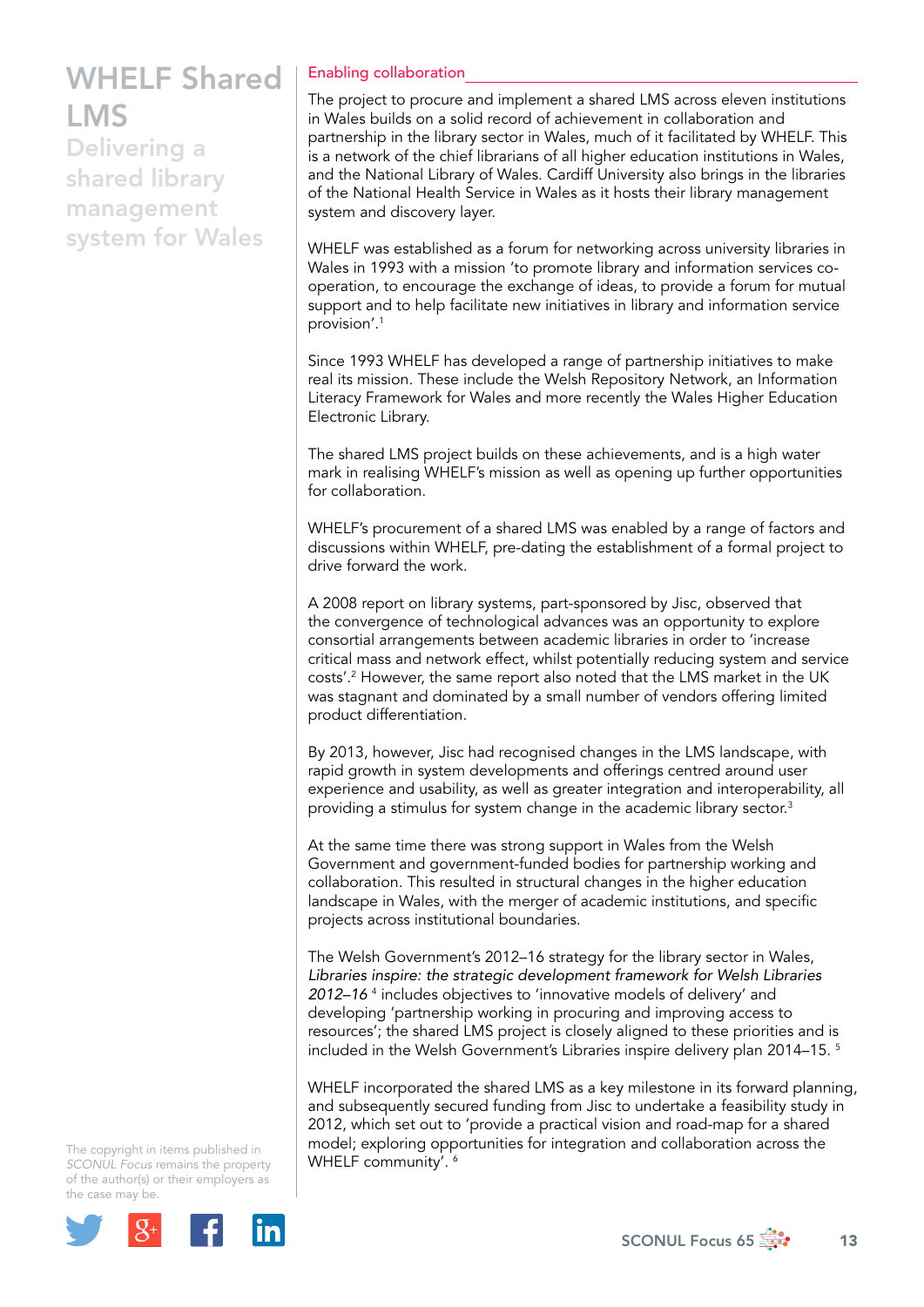Delivering a shared library management system for Wales This led to the development of a business case and agreement to move to a joint procurement for a cloud-hosted next-generation shared LMS, in an All-Wales consortium with formal governance. All members of WHELF signed a 'firm commitment to this initiative, and… to proceeding with a joint tender exercise for procurement of a shared system'.

This provided the authority for Cardiff University to manage the tender process on behalf of all members of WHELF.

The tender process comprised the following stages:

- issue of EU Notice and Pre-Qualification Questionnaire;
- issue of invitation to tender (ITT);
- visits to reference sites and presentations from suppliers.

At the end of the tender process, the top-ranking supplier, Ex Libris, was awarded the contract and all participating WHELF institutions opted for implementation of both Alma and Primo.

The tender and implementation process has been driven by a committed and knowledgeable project board, which includes representatives from each member institution, overseen by a steering group of chief librarians, who give strategic direction and leadership. A programme manager was appointed to lead the work, providing a voice and perspective independent of individual participating institutions, an important 'corrective measure' to allay potential fears that one or two institutions could wield undue authority and influence over the outcomes of the project.<sup>7</sup>

### Achieving benefits

No large-scale programme of change is undertaken unless participants are convinced that the change will bring benefits.

Aled Gruffydd Jones, then Chief Executive of the National Library of Wales and Chair of WHELF, stated that 'all WHELF members expect to realise transformational benefits from our collaboration on a shared library system, including the provision of a single bilingual search interface for Wales higher education and research, plus the potential for deeper collaboration around collection development and management'. 8

The project has been driven from the start by the aim of adding value to operational services and achieving benefits for library staff and users, home institutions and government. The feasibility study identified high-level benefits from a shared LMS, including driving down costs, increasing efficiencies and improving services and user experiences.

The proposed benefits were described in detail when participating institutions submitted business cases for approval to proceed to tender. At Cardiff University, for example, the business case cited the benefits of improved user experience and cost savings, while at University of Wales Trinity Saint David, key drivers for change included consolidation following recent mergers and the implementation of new functionality to manage electronic resources more effectively.

Procuring as a consortium had the potential to achieve cost savings. Some of the anticipated savings identified at the feasibility stage have already been realised. The Cardiff University business case anticipated that the shared LMS would deliver savings through:

- sharing the cost of the EU procurement;
- supplier discount for buying a system as part of a consortium;

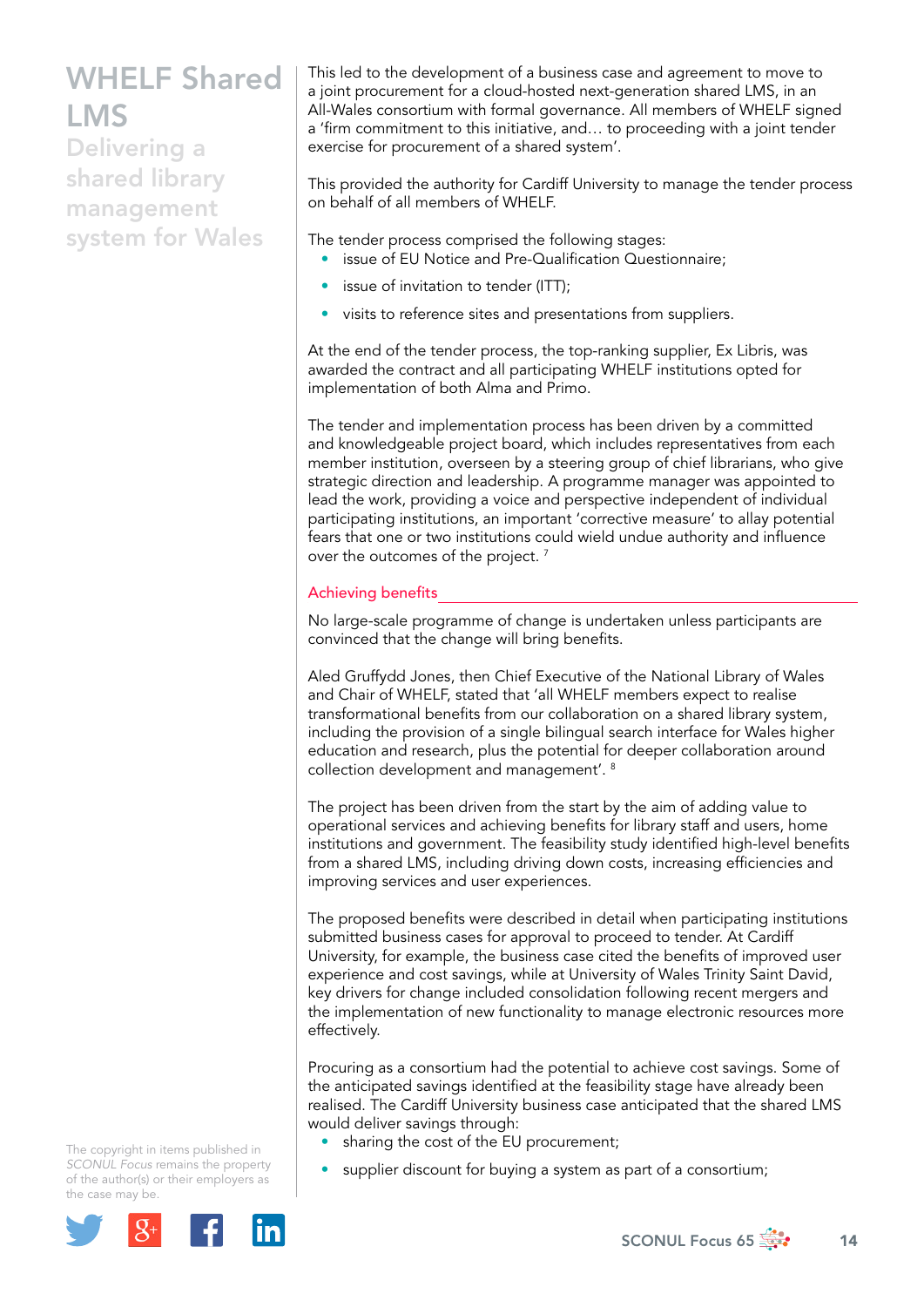Delivering a shared library management system for Wales • reduced hardware costs through operating a cloud-hosted system, plus additional savings on data centre costs.

The savings achieved by employing a programme manager to work across WHELF are difficult to quantify fully, as the level and type of resource that participating institutions would have devoted to separate tender exercises varies. However, there is evidence of savings to each participating institution.

For the programme manager post, Welsh Government funded half the cost, the remainder being shared between WHELF institutions. For Cardiff University the cost savings here for financial year 2014–15 are around £75,000 (including on-costs). These savings will also be achieved for financial year 2015–16.

In addition, since Cardiff University led the procurement (as the tendering authority, providing advice, liaising with suppliers and managing the online tender process), each participating institution will have achieved a saving by not engaging their equivalent procurement staff in the tender exercise. The procurement cost relating to the shared LMS for Cardiff University for the financial year 2014–15 was £25,000, and there will be an equivalent saving for each participating institution.

The major cost saving anticipated, of course, was for the actual procurement of the LMS and discovery layer. At tender stage, the project indicated (based on a scoping exercise of suppliers carried out at the feasibility stage) that consortium discounts would be expected and suppliers were asked to indicate the discount that would be applied.

The contract was valued at around £8 million at the outset of the tender process, and suppliers who participated in the process offered a range of significant discounts.

Further cost savings are anticipated, but have not yet been realised. Some will relate to changes in operational practice as a result of adopting the new system. Other savings, relating to hardware costs, have not been achieved yet but can be estimated.

Cardiff University can be used to illustrate the likely hardware savings.

Cardiff University will go live with the shared LMS in August 2016, and the move from a locally hosted to a cloud-hosted environment is estimated to produce savings of around £40,000 between 2016 and 2020. Again, other WHELF members should anticipate equivalent savings.

Although cost savings were identified as benefits, the real driver for the project was the potential to deliver improved user experience through collaboration.

By the end of 2015 Aberystwyth University, the National Library of Wales, Swansea University and the University of South Wales will be live with the new system. They will also gain a key user benefit – a fully bilingual LMS at both the front- and the back-end.

All WHELF members are required to provide the LMS public interface (discovery or equivalent) in both Welsh and English, reflecting the official status of both languages in Wales and ensuring legislative compliance. However, WHELF has also secured a fully bilingual back-end interface available across all participating institutions, which will give Welsh-speaking staff across all institutions the opportunity to use either or both official languages in their work.

The copyright in items published in *SCONUL Focus* remains the property of the author(s) or their employers as the case may be.



Other predicted opportunities and benefits include:

• single search across library collections across Wales (including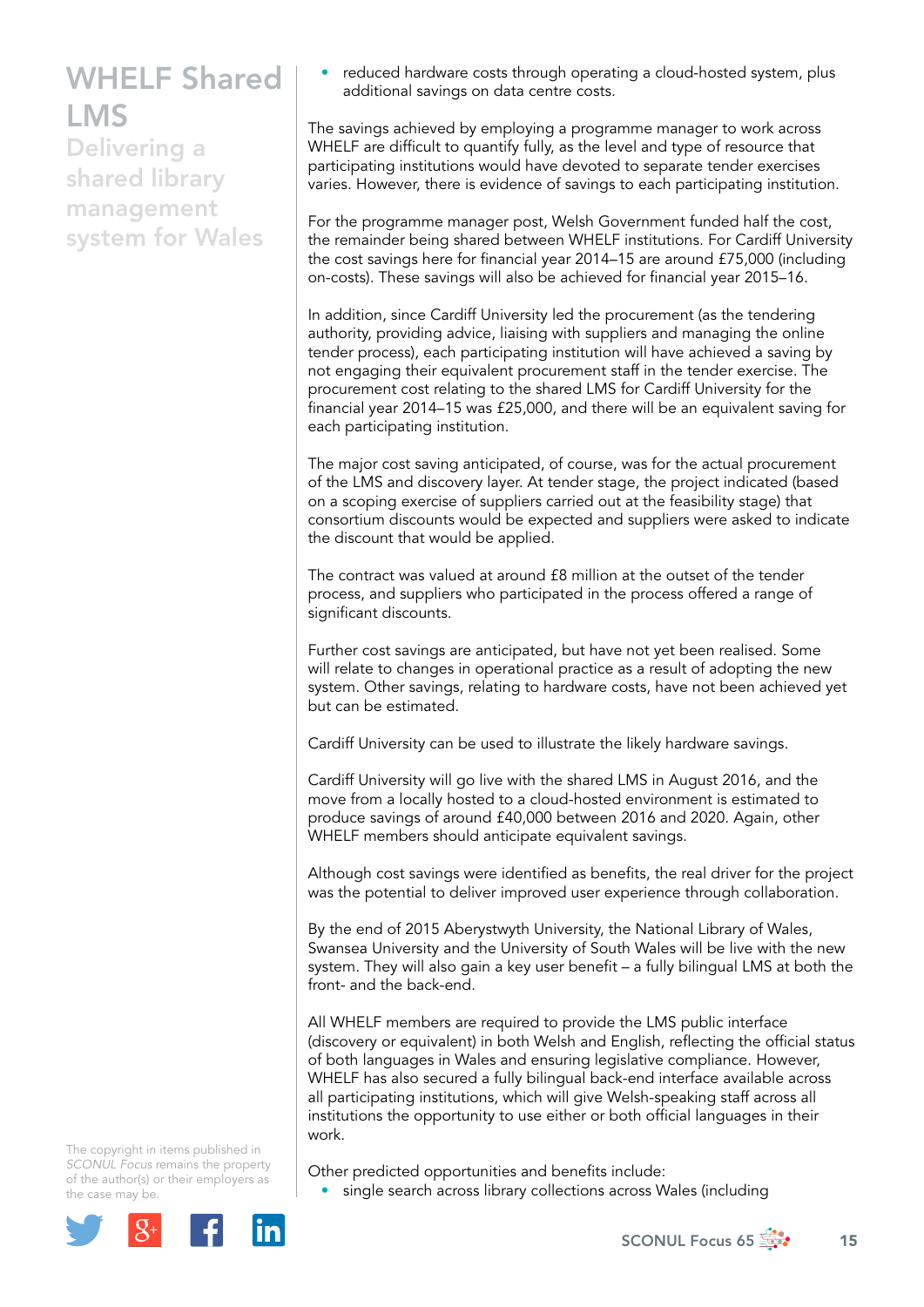Delivering a shared library management system for Wales maintaining and enhancing existing arrangements in place for NHS Libraries in Wales), with the National Library of Wales catalogue and digital collections providing significant benefits to researchers;

- fewer system outages as a result of using a more resilient cloud-hosted system;
- improved workflows leading to service improvements;
- enabling opportunities for further collaboration through use of the common system, which could include:
	- reciprocal arrangements for borrowing and licence management;
	- shared management information and real-time analytics leading to improved service delivery.

Although improved user experience cannot be properly evaluated and reported on until the system has been implemented across all institutions and embedded in library operations, the project is acutely aware that it is not too soon to map and manage benefits realisation.

WHELF is working to develop a rigorous and long-term benefits realisation framework, which will focus on identifying, defining, managing, monitoring and reporting on benefits.

A benefits realisation working group has been established under the project board to:

- develop a framework for managing benefits realisation across WHELF shared LMS institutions in order to secure the continued benefits of the consortium and continued stakeholder buy-in;
- manage and report on benefits realisation across WHELF institutions;
- ensure that benefits realisation is aligned with activities of other working groups (e.g. system development, business change);
- identify, monitor and manage any associated risks and issues.

This remit recognises that benefits realisation is central to the project and that all other activity should be aligned with it.

Alongside this, a joint WHELF and Ex Libris collaboration working group is scoping and planning for the delivery of improved user experience.

#### **Conclusion**

The WHELF shared LMS builds on a culture of collaboration and also provides a mechanism for broader and deeper collaboration in order to deliver a range of benefits to users and participating institutions in Wales.

In awarding Wales Higher Education Libraries Forum (WHELF) as the winner in the outstanding library team category, the Times Higher Education Leadership and Management Awards recognised the 'scale, ambition and achievements' of the project.<sup>9</sup>

#### References

1 Wales Higher Education Libraries Forum. (2015). About WHELF. [https://whelf.](https://whelf.wordpress.com/about/) [wordpress.com/about/](https://whelf.wordpress.com/about/) [accessed 17 August 2015]

2 Joint Information Systems Committee & Society of College, National and University Libraries (Jisc). (2008). Library management systems study: an evaluation and horizon scan of the current library management systems and related systems landscape for UK higher education. London. [https://www.jisc.ac.uk/media/](https://www.jisc.ac.uk/media/documents/programmes/resourcediscovery/lmsstudy.pdf) [documents/programmes/resourcediscovery/lmsstudy.pdf](https://www.jisc.ac.uk/media/documents/programmes/resourcediscovery/lmsstudy.pdf) [accessed 17 August 2015